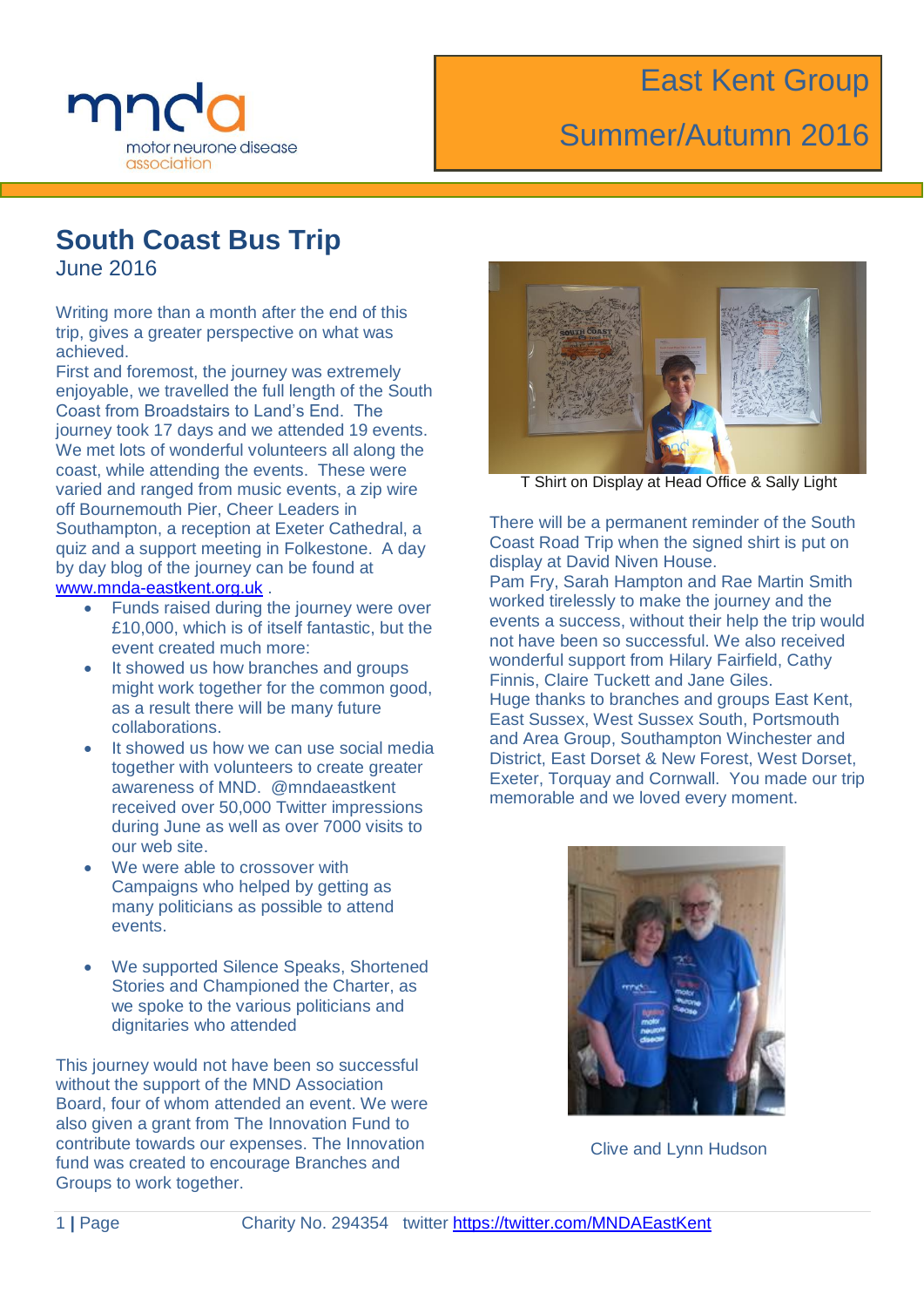# **Masquerade Ball**

April

At the Little Silver Hotel delightful friendly country hotel a Masquerade ball was held.

The evening started with a Champagne Reception where we were able to buy Raffle Tickets, make bids for the Silent Auction and enjoy a glass of Champagne.

A wonderful 4 course meal was included which was enjoyed by everyone.



During the meal there was a Heads and Tails Competition for everyone who had made a £5 donation. This entailed everyone standing up and then selecting whether they were head or tail. A coin was tossed and the losers sat down. This went on until only one person was left who won a special prize.

There was also a raffle for the splendid table decorations.

After the meal there was an Auction with a great selection of prizes, there was much amusement as husband competed with wife and mother with son. Prizes included a Curved Screen TV, Balloon Rides, Exotic Car Weekends and hotel stays.

There was a quick raffle draw for a wheelbarrow of drink, difficult to get home perhaps, but no doubt a delight to drink.

The formalities ended with a presentation of a Certificate from MND Association Patron The Princess Royal, to Peta Ashby.

The evening ended with a disco which went on until 1 pm. In all a wonderful evening made more splendid by the raising of over £9322.47 for MND in East Kent.

Thanks to the organizing committee Kirstie Meredith, Peta Ashby, Christine and Oliver Johnston. Thanks also to everyone who attended for their fantastic friendship and generosity.

# **Spring Lunch**



We had a great Spring Lunch Support Meeting with 42 guests in attendance at East Kent College in Broadstairs. The college laid on a superb meal which was served beautifully by the students.



Peta Ashby presented a cheque for £9322.47 to our treasurer Hazel Watts, monies raised at The Masquerade Dinner Dance held in Tenterden Our speaker was Sarah Martin, a research worker from Kings College Hospital who spoke about current research activities to find a cure for MND. The lunch ended with the customary raffle and after dozens of prizes were handed out we left to enjoy the remainder of a beautiful day.

# **A Fishy Story!**

MND Association East Kent member Daren Edwards is a keen fisherman and regularly visits France seeking to catch large carp. On his most recent visit he caught the beauty shown below in a lake in the Champagne Region. It is a mirror carp and weighed in at 32 pounds and took over 20 minutes to land. For those who appreciate the finer points of fishing, it was using a 15lb mainline with 3 Tiger Nuts as bait. The temperature was 28C, difficult conditions but Daren had a great time. Daren would like to thank MND Association for the financial contribution towards his holiday trip.

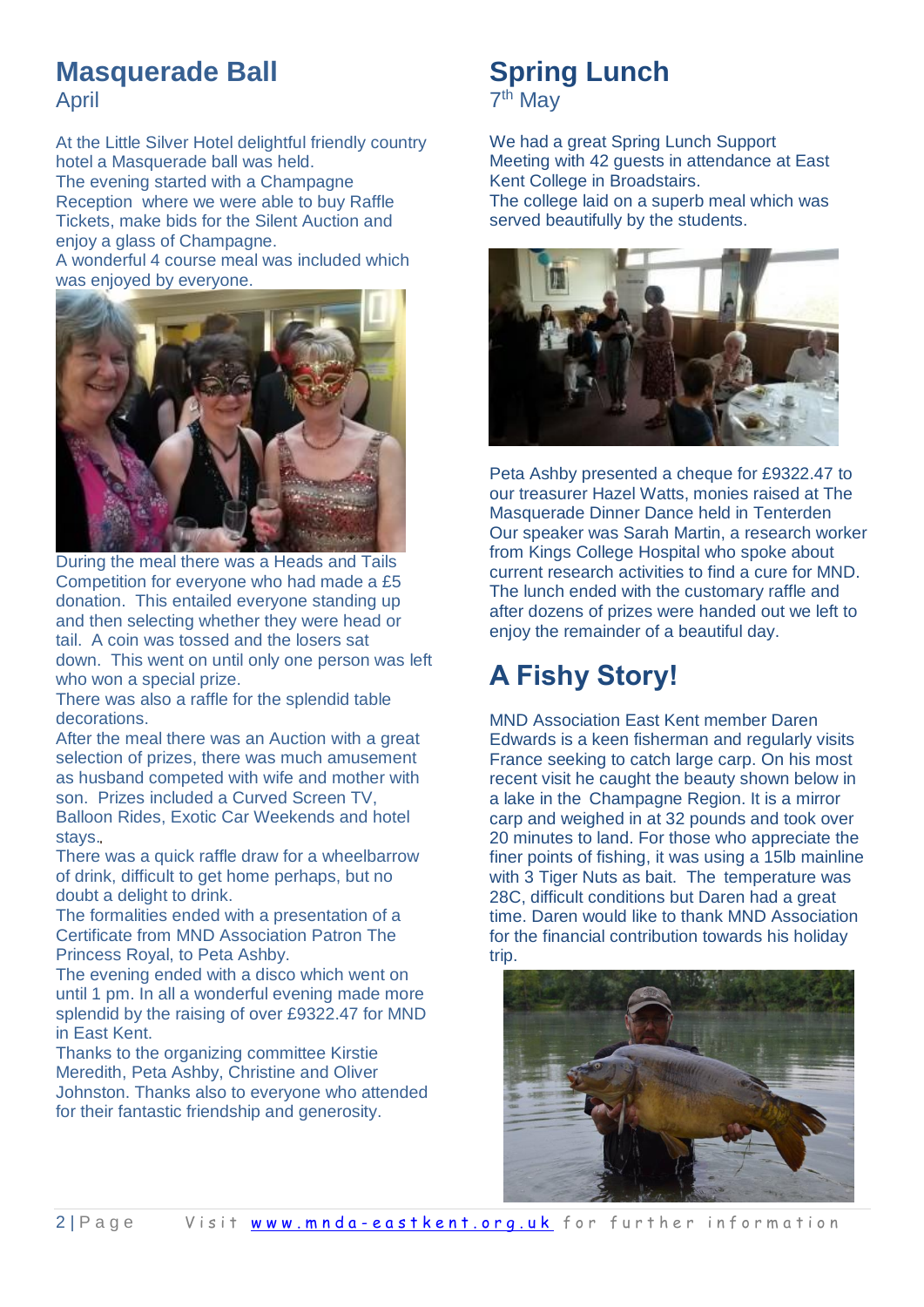

### **Herne Bay Clock Tower lit up in MNDA colours**

#### 21st June

On Global MND Awareness Day Friends of Herne Bay Clock Tower lit up the Clock Tower in blue and orange. The clock tower was lit up for 3 consecutive nights. Seeing a landmark in Kent lit up for MND meant a lot to many. As the light faded the blue and orange lights became stronger and stronger and it was great to have a quiet moment to reflect on what this great awareness raising actually meant to people living with MND, past and present.



#### **Podplus 3 Lakes Charity 5K**

#### 26th June

2016 Podplus 3 Lakes 5k Charity event took place at the Julie Rose Stadium, Ashford. The event raised £665 for East Kent Motor Neurone Disease Association. The charity was chosen after a prominent local runner of Podplus was diagnosed in 2014 and has shown bravery and courage throughout. The event is organized by local business Podplus Sports Shop & Injury Clinic who provide Physiotherapy, Podiatry, Chiropody Sports Massage and Pilates.

The Walk, jog & run route passes three Conningbrook lakes in Ashford, and finishes outside the Podplus shop on the track of the Julie Rose Stadium. It is likely to be the last year of the event due to development of the Conningbrook site.

The finishers all received a Pink Lady apple courtesy of Coregeo Marketing, and custom made cakes from local company [notjustcakes.co.uk,](http://notjustcakes.co.uk/) plus a custom memento. Nice Works events Martin Burke provided timing and race results. KMFM were in charge of our PB Bell, they also gave out Beach Balls and Frisbees, handed out water, medals and updated our twitter feed. Their help created a really happy finish line atmosphere and their support was invaluable.

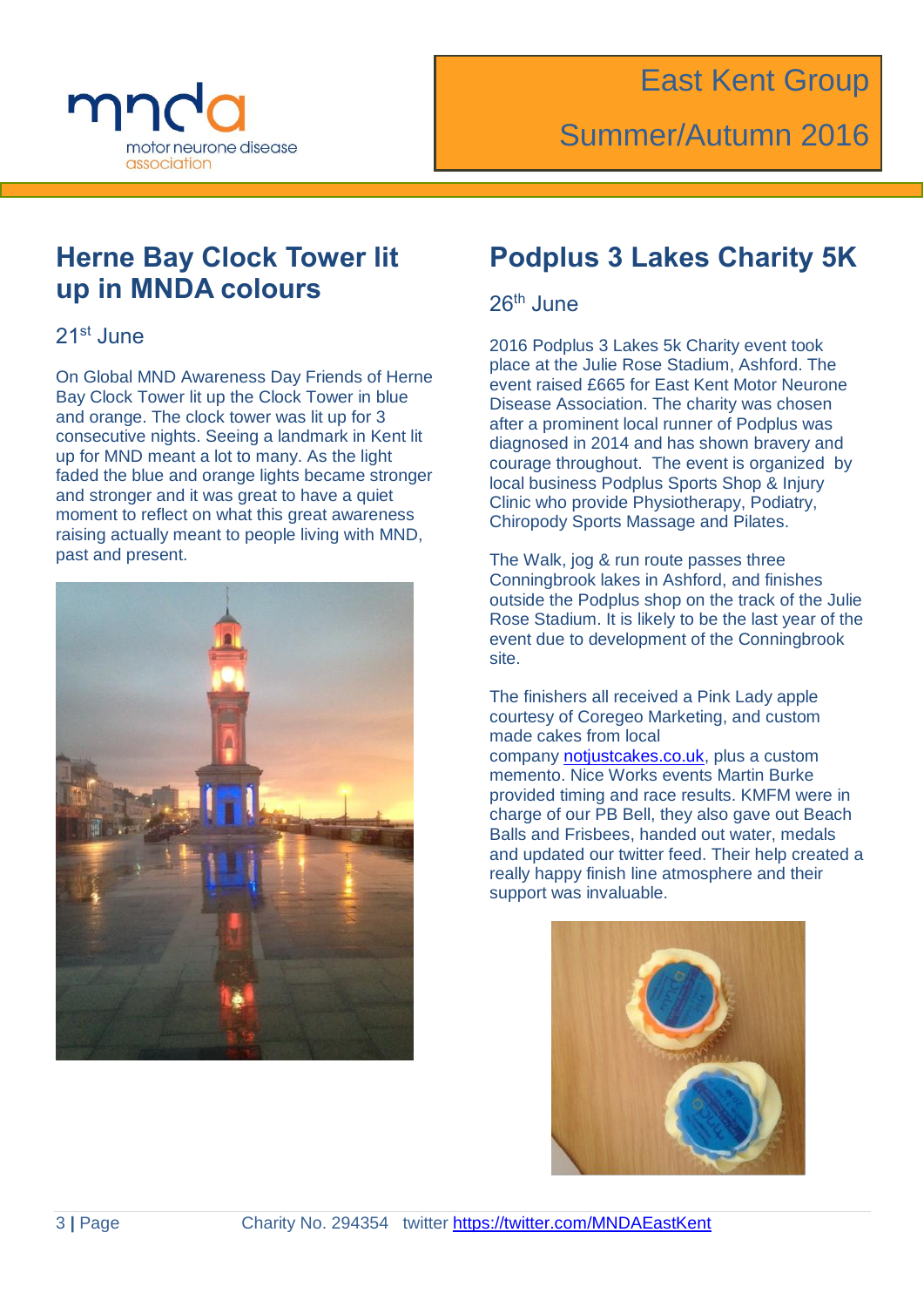### **Fighting MND with Dad**

David Irving was diagnosed with MND in 2014? His family immediately set out to raise £5000 for MNDA East Kent.

David's family ran football matches, zip wire descents and road walks. Very soon they reached their target, shortly afterwards David sadly passed away and his indomitable family determined to increase their target to £10,000.

Marathons, road walks and other events followed. We are delighted to announce that they achieved their target of £10,000 raised in June 2016.

The family are determined to raise more funds to fight the devastating Motor Neurone Disease.

### **Quiz Night**

The Wrotham Arms Public House, Broadstairs held a quiz night on 14th July.

The event was huge fun and raised £310.00 for MNDA East Kent.

We would like to thank all the customers who took part and Jackie from the Wrotham Arms for her efforts in organising this excellent quiz.

Last year the Wrotham Arms raised a total of £1635.50. To date in 2016 they have raised £1074.10. Jackie is confident she will exceed last year's total.

Huge thanks to all the customers and staff of the Wrotham Arms for raising these funds for the benefit of MNDA in East Kent.





#### **PLEASE SUPPORT …….**

#### **Carly, Matthew, Simon, Gail, Rob& Tom in their Co-Op Charity Run**

30th September

Several staff members of The Co-Op are running to raise funds for M.N.D Association.

They will be running from the Co-Op in River starting at 9.30 am, to the Co-Op in Mill Hill. This is a distance of roughly 10 miles. They are expected to arrive in Mill Hill around 11.15am.

Well-wishers are welcome at either Co-Op to cheer them on.

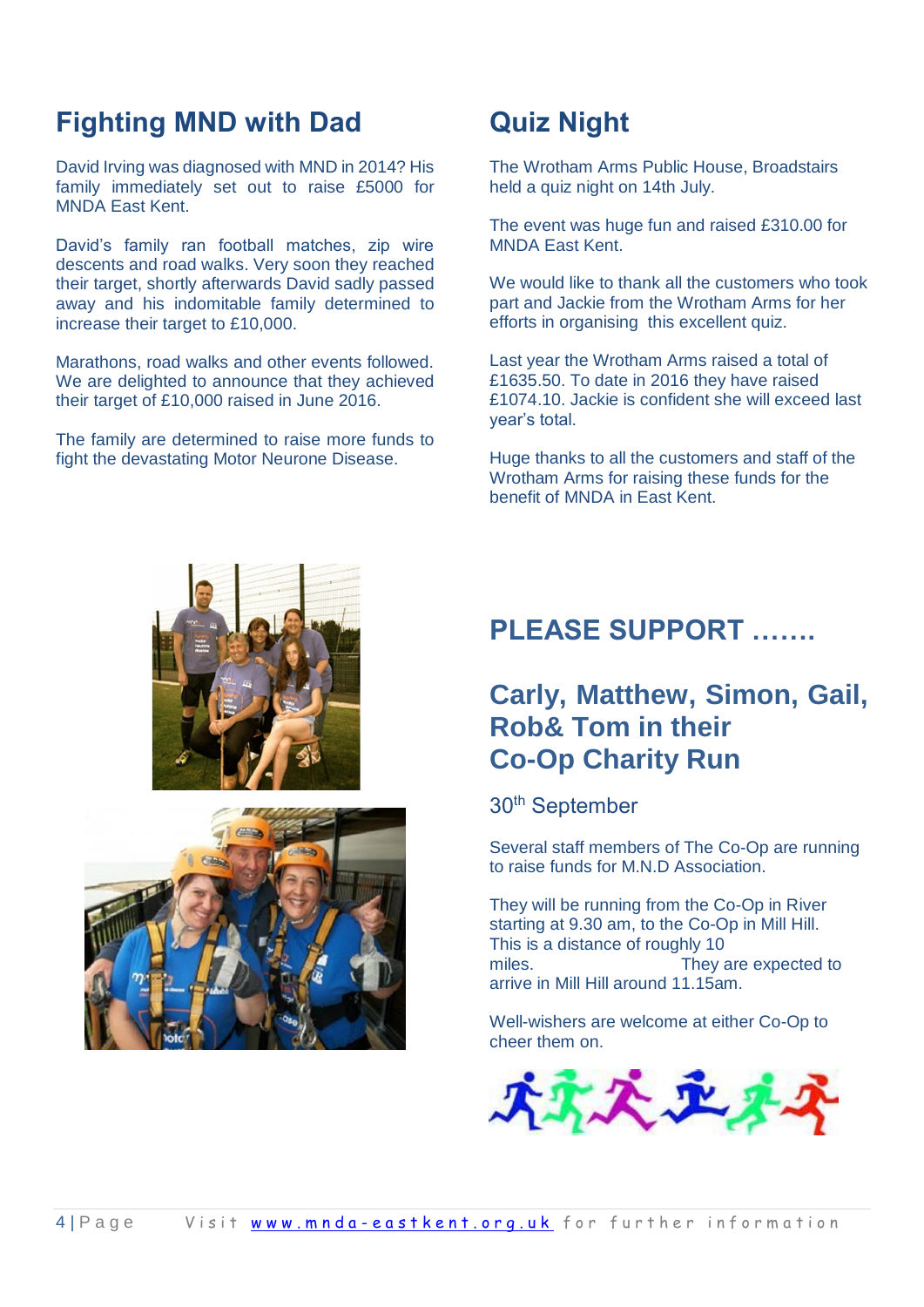

## Summer/Autumn 2016

#### **Campaigning**

"Every year the Campaigns Contact volunteers meet up for a weekend of sessions, reflection and fun. We meet up to discuss campaigning issues and remember the year's campaigning highlights and difficulties. It is always great to meet up with people who are campaigning for the Association across the country and to meet the Association's staff from the Campaigns team and wider External Affairs Team.

There are sessions for volunteers who are beginning their campaigning roles and those who have been volunteering longer. Sessions included "Influencing decision makers"; "Local Campaigning":

As a more experienced campaigner I was asked to help with the organisation of the event. This was great fun to do and a different sort of volunteering.

There were also evenings of campaigning films and a special message from Jeremy Vine thanking campaigning volunteers for being the voices of people who have no voice. It is always a special moment when we receive a message like this. Campaigns work can take a long time and be frustrating in the short term, but when you achieve a campaigning goal there is nothing better.

Over the summer Mark and I had the privilege of speaking to 150 students age 16 as part of their summer National Citizens Service programme at the University of Kent. We were talking about our volunteering story and what living with MND is like. We were encouraging them to take part in the national Silence Speaks campaign which is an active sponsored silence. You remain quiet, but you try to continue with your everyday tasks. It highlights how difficult it is to interact with others when you have lost your voice.

The students were very inventive and came up with great ideas to help support the M.N.D Association's messages and Silence Speaks.



Mark and I also had a piece in the M.N.D Association's national newsletter. Earlier on in the year, we had spoken to students at the University of Kent. You never know how your talk is going to go down, or indeed if it has made any difference. Again we spoke about volunteering and what Motor Neurone Disease is like.

A few months later, some of the students got in touch to say they were running a 10 km race for the Association. This was great news. Then only last month, another student contacted me to say she was going to start a PhD looking at neurology patients. She had been inspired by our talk. We had changed the direction of somebody's life.

It was an amazing feeling. It is never easy to speak in front of people, but we have discovered that we all have a personal story. These stories are powerful. Who knows your story better than you, so if you get the opportunity to speak in front of any group, go for it.

You never know where it will lead."

Katy Styles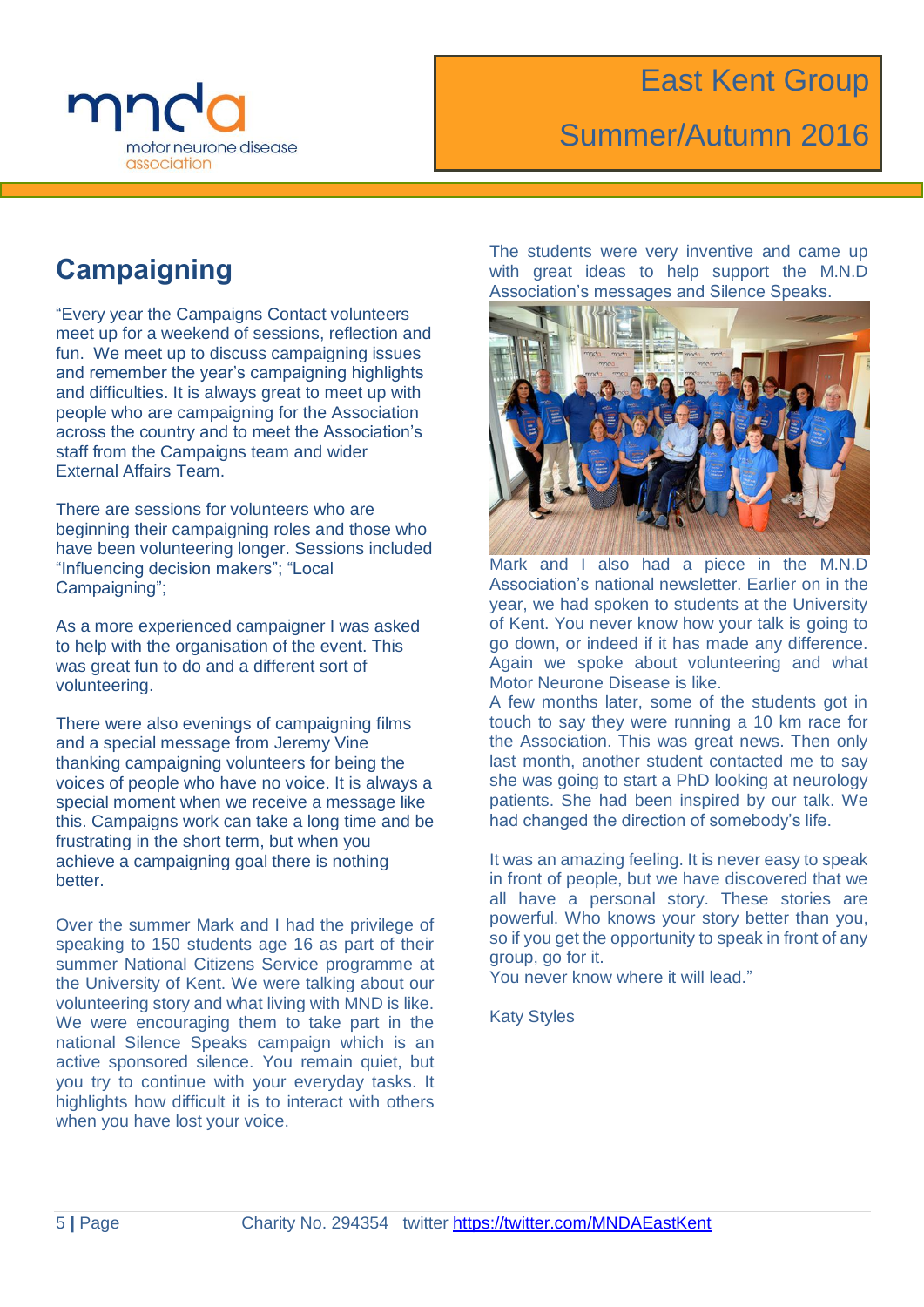#### **Professor Ammar Al Chalabi wins prestigious award**



Professor Ammar Al-Chalabi won a prestigious award at the American Academy of Neurology (AAN) research conference taking place in Vancouver, Canada.

Professor Al-Chalabi is an MND Association funded researcher and Professor of Neurology and Complex Genetics at King's College London. He is also the Director of the MND Care and Research Centre at King's.

The Sheila Essey Award is jointly given by the AAN and the ALS Association in the USA, and recognises an individual who has made significant research contributions in the search for the cause, prevention of, and cure for [amyotrophic lateral sclerosis](http://www.mndassociation.org/what-is-mnd/different-types-of-mnd/) (ALS, a type of MND).

Prof Al-Chalabi received the award for his role in helping us learn more about the complex causes of MND, including the role of genetics in the nonfamilial form of MND.

"It is a wonderful acknowledgement of the work the present and past members of my team have done in ALS/MND research," Prof Al-Chalabi said. "I found out I had won by email, which I had checked on my phone while on my way to teach my medical students, so I was very excited and smiling a lot!" As part of the prize, Prof Al-Chalabi has been awarded \$50,000 to continue his research efforts into MND.

Explaining what he planned to use the money for, Prof Al-Chalabi said: "It will help to pump prime future studies and support early stage researchers to become fully fledged investigators too, both vital steps in our fight against MND."

#### **NICE Guideline published**

February 2016

The National Institute for Health and Social Care Excellence (NICE)\* published its guideline on MND on Wednesday 24 February.

Sally Light, Chief Executive of the Association said:

"The MND Association strongly welcomes the publication of the NICE guideline on MND. This long awaited guideline has come about after more than four years of campaigning by the Association and our supporters.

"It is a hugely significant document that sets out in detail what good care looks like and how it should be delivered. It will shape future care and have a huge influence over the quality of life for people living with MND and their families and carers.

"We look forward to working with our members and supporters to ensure the NICE guideline on MND has a positive impact on the care and support available to people with MND, their families and carers in England, Wales and Northern Ireland."

The guideline covers MND care from referral and support at diagnosis through to organisation of care and includes managing symptoms and planning for end of life.

Other separate guidelines from NICE that affected people with MND previously focused on the use of the drug Riluzole and non-invasive ventilation (NIV) for people with MND.

The new guideline incorporates guidance on NIV, replacing the previous version but is much broader in context, while the Riluzole guidance remains separate.

There are four main NICE documents published:

- The full guideline 319 pages
- The short guideline 47 pages
- [Appendices to the full guidance](http://www.mndassociation.org/wp-content/uploads/NICE-guideline-on-MND-Appendices.pdf?1bcb49) 468 pages
- [Responses to comments received during](http://www.mndassociation.org/wp-content/uploads/NICE-guideline-on-MND-Responses-to-comments-recieved-during-consultation-010416.pdf?1bcb49)  [the consultation](http://www.mndassociation.org/wp-content/uploads/NICE-guideline-on-MND-Responses-to-comments-recieved-during-consultation-010416.pdf?1bcb49) -187 pages

The short guide is likely to be the main reference tool for professionals. It focuses on recommendations to clinicians and practitioners about what they should do when caring for people with MND, urging a joined up approach where different specialists work together to improve overall quality of life .

The full NICE guideline discusses some of the reasoning and rationale behind recommendations in full and will be a hugely influential reference tool.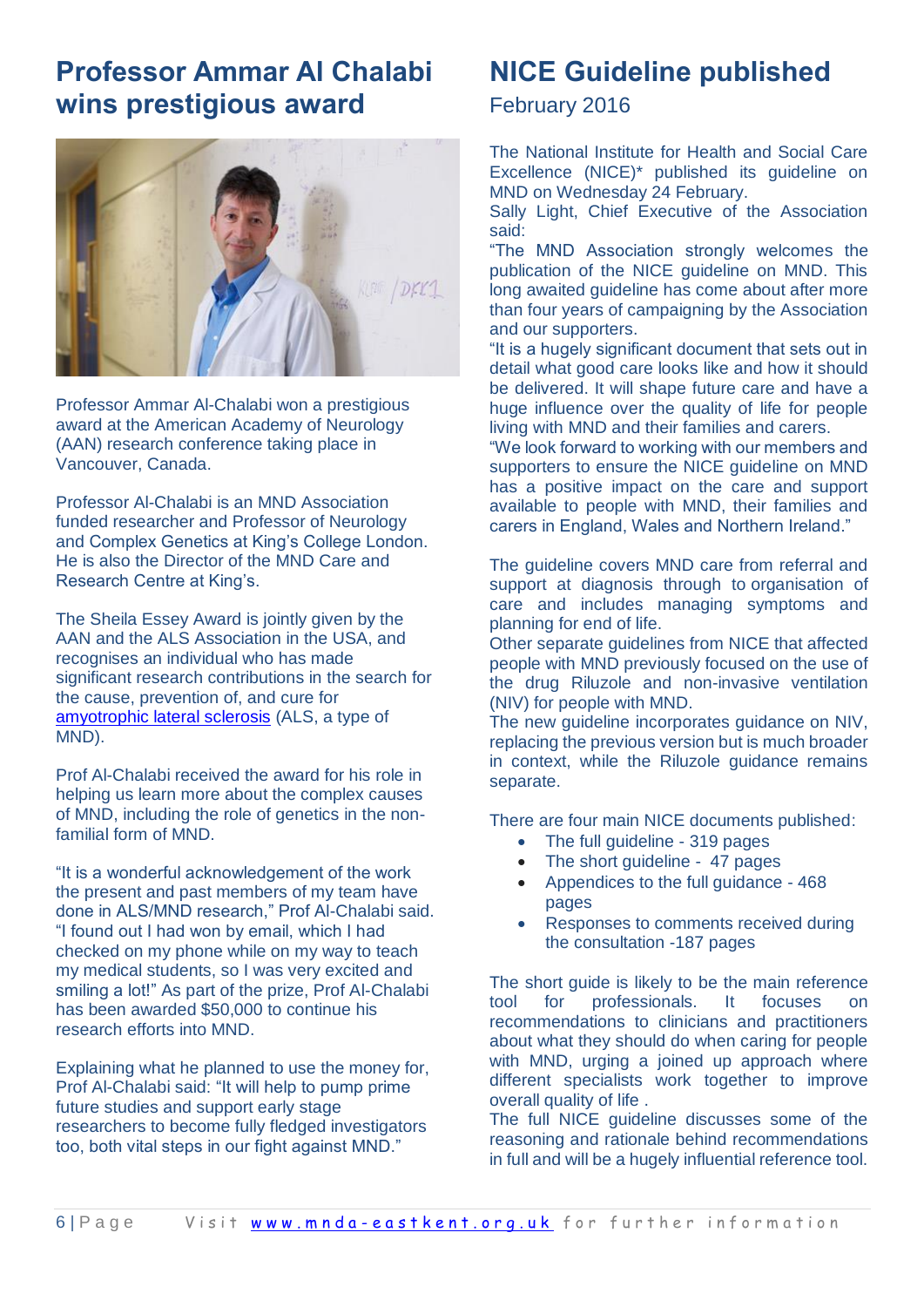

### Summer/Autumn 2016

*Nice Guideline Continued*

In follow up to this guideline a national Quality Standard has been published in August. Quality standards set out the priority areas for quality improvement

They cover:

- areas where there is variation in care
- topics across health and social care.

Each standard contains a set of statements to help improve quality. It also tells how to measure progress against the statement.

NICE develop them independently, in collaboration with health and social care professionals, practitioners and service users. They are based on NICE guidance and other NICE-accredited sources.

Quality Standards are developed for those wanting to improve the quality of health and care services. For example:

- **Commissioners** use the quality standards to ensure that high-quality care or services are being commissioned.
- **Service providers** use the quality standards to monitor service improvements, to show that high-quality care or services are being provided and highlight areas for improvement.
- **Health, public health and social care practitioners** - use audit and governance reports to demonstrate the quality of care, as described in a quality standard, or in professional development and validation.
- **Regulators** for example, the [Care Quality](http://www.cqc.org.uk/)  [Commission.](http://www.cqc.org.uk/)

Quality standards are not mandatory but can be used in the planning and delivering of services to deliver the best possible care. They support the government's vision for a health and care system focused on delivering the best possible health outcomes.

https://www.nice.org.uk/standards-and-indicators

Chrissie Batts, Specialist Nurse is working with Dr Prathibha and the Clinical Governance team at E.K.H.U.F.T to review the services within East Kent using the assessment tool recommended by NICE. This will then be presented to the Medical Director and team for East Kent Hospital trust in September.



More information about these important guidelines please access via these links:

A guide by M.N.D Association has been developed which can be accessed at:

[http://www.mndassociation.org/wp](http://www.mndassociation.org/wp-content/uploads/01A-Nice-guideline-on-MND.pdf?baab72)[content/uploads/01A-Nice-guideline-on-](http://www.mndassociation.org/wp-content/uploads/01A-Nice-guideline-on-MND.pdf?baab72)[MND.pdf?baab72](http://www.mndassociation.org/wp-content/uploads/01A-Nice-guideline-on-MND.pdf?baab72)

NICE Quality Standard:

<https://www.nice.org.uk/guidance/qs126>

NICE Guideline:

<https://www.nice.org.uk/guidance/ng42>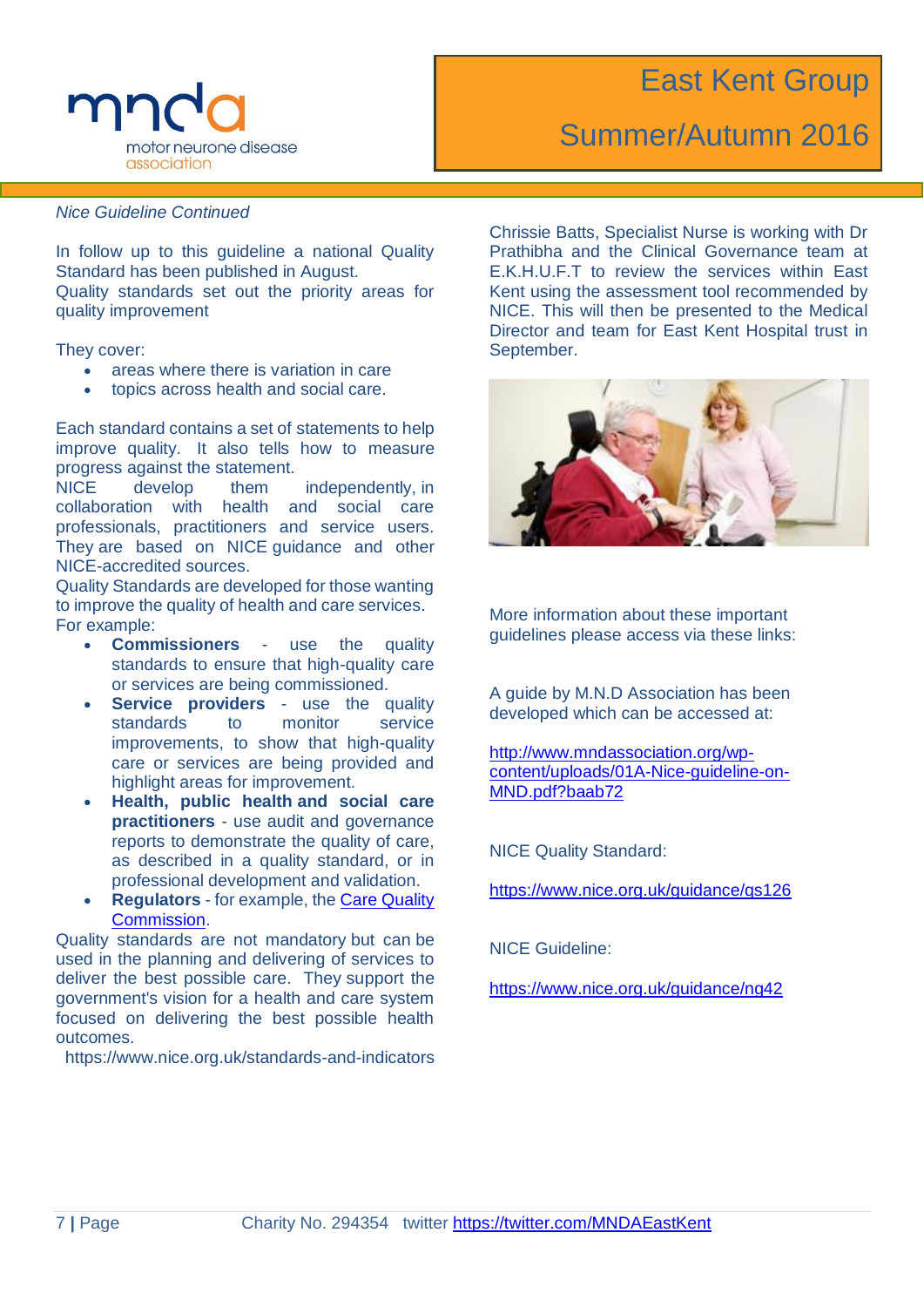#### **Carers Week** in June proved to be

successful for the M.N.D Association with a cumulative positive effect over the week. On Tuesday 7 June, the Association attended a parliamentary reception – accompanied by campaigns volunteers Heather Smith, and Katy and Mark Styles representing people living with MND and their carers. In all, they spoke directly to about 12 MPs including Justin Tomlinson MP (Minister for Disabled People) and got across some powerful messages about the challenges they and others in their position face. Just a few of the key facts from our carers survey of 2015 that were shared:

- Over half of carers of people with MND provide more than 100 hours of care per week. Just one of those carers provides care worth a minimum of £89,440 per year.
- Almost two thirds of MND carers don't receive any benefits or allowances
- 56% of MND carers are retired, while 29% balance their caring responsibilities with remaining in work.
- 38% are unaware of their right to a carer's assessment, while only a third has actually had one.





I'm not a Carer, or am I?

Do you support a partner, family member, friend or neighbour who is ill or disabled? Are you the person that listens and encourages them or helps with things they are unable to do? Do you provide practical help such as shopping or food preparation or taking medication? You might help someone to get washed and dressed or ready for bed. You do all of this because you care, and you may be a husband or wife, a son or daughter but you are also a Carer. There is information and support available to you, for you.

Carers' Support are here to listen, and provide information and support to you. Our team of Carer Support Workers are available by telephone, text, e-mail and even Skype. We understand there are times when you need a friendly ear, or are unsure what to do and need some information. We also understand it can be difficult dealing with the range of professionals supporting the person you care for and the amount of information you receive from different sources, we can support you with this.

We also offer opportunities to meet with other Carers and take part in activities and training specifically for Carers. This year we have offered a range of activities such as Carers' Lunches, Afternoon Tea, Golf Sessions, Craft Sessions, Theatre trips and first aid and manual handling training. We can assist with care for the person you support to enable you to attend and also arrange transport.

Carers that have attended these courses, have really found it helpful to be able to talk freely with other people in similar situations and many have kept in contact and continue to support each other.

Did you know Carers are also entitled to an assessment of their own needs? We are able to carry out Carer's Assessments on behalf of KCC.

If you would like more information about any of this information or a Carer's Assessments please contact us…….

Telephone 01304 364 637 e-mail [support@carers-doverdistrict.org.](mailto:support@carers-doverdistrict.org)

Also on facebook or visit our website [www.carers](http://www.carers-supportcdt.org.uk/)[supportcdt.org.uk](http://www.carers-supportcdt.org.uk/)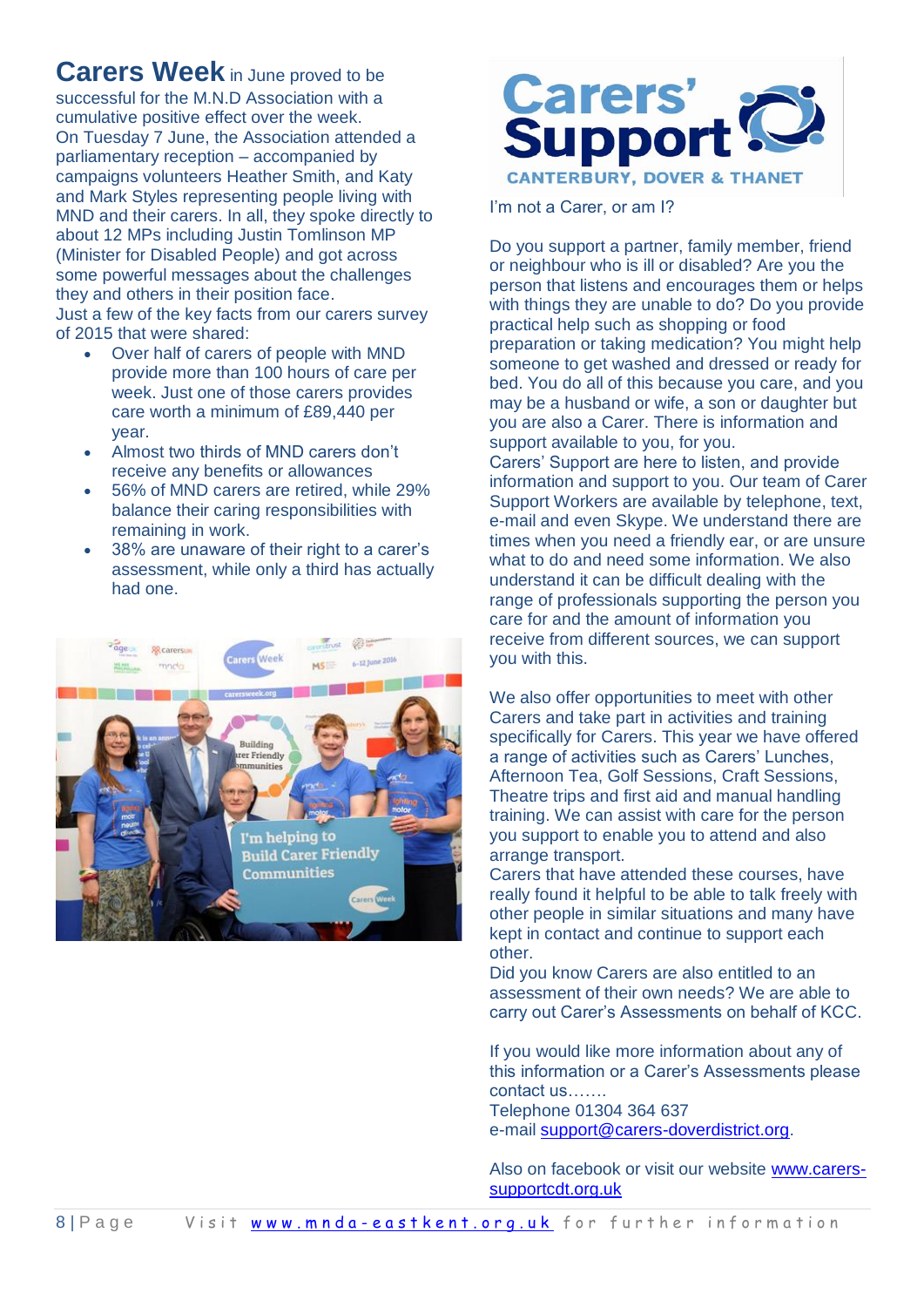

## Summer/Autumn 2016

#### **Improving MND Care**



The full results from the M.N.D Association ' Improving motor neurone disease (MND) Care ' survey are now available.

It is the largest survey of people living with MND in England, Wales and Northern Ireland and the association is extremely grateful to the 919 people who took the time to complete the survey earlier this year.

The results will help to understand where to focus future efforts and resources.

The survey was last carried out in 2013 and gave some important insights which then led to the publication of *[End of life: A guide for people](http://www.mndassociation.org/life-with-mnd/publications-pabmnd/end-of-life-guide/)  [with motor neurone disease](http://www.mndassociation.org/life-with-mnd/publications-pabmnd/end-of-life-guide/)*.

The **[Red Flags tool](http://www.mndassociation.org/forprofessionals/information-for-gps/diagnosis-of-mnd/red-flag-diagnosis-tool/)** was also created to help GPs when considering a possible diagnosis of MND.

The results this year show improvements in a number of areas:

- **Awareness of MND**: More people have heard of MND at the time of diagnosis.
- **Diagnosis:** The diagnosis experience itself has improved. More people are having tests explained to them, the opportunity to ask questions and to receive the diagnosis in a private place.
- **Care:** An increased number of people have a named person co-ordinating their care.
- **Regular monitoring of breathing:** More people are having their breathing regularly monitored with increased access to both non-invasive ventilation and machines, including 'cough assist'.

The survey will help inform the next five-year (2017 – 2021) strategy, which is currently in development. This means that focus on some of the areas require improvement.

According to the survey:

- **Time until diagnosis:** 1 in 5 people still wait a year or more to be referred to a neurologist.
- **Social care:** The services that help with day-to-day living, usually provided by local authorities. There is a need for better early support for adaptations including anticipating needs, assessed by wellinformed therapists and social care professionals.
- **Information:** We need to better promote information available to support people when facing the later stages of MND, including end-of-life decision-making.
- **Support: Further improvements are** needed to the support available to children, young people, family members and friends who care for people with MND.
- **How we communicate:** We need to recognise and adapt to the ways people with MND wish to receive support and communication and do more to meet expectations in this area.
- **Co-ordinated Care:** NHS and social care providers need to better co-ordinate the different services that a person with MND requires. We will further raise awareness with those working in the health professions and drive improvements using the NICE Guideline on MND.

Overall, satisfaction with services provided by the Association remains high, with over 80% of people rating as either excellent or good. However, the Association want to further improve what they do, whilst also challenging health and social care providers too.

Once again, thank you to those who took the time to complete the survey.

*M.N.D Association website*

[http://www.mndassociation.org/wp](http://www.mndassociation.org/wp-content/uploads/Improving-MND-Care-Survey-published-on-website-120716.pdf?baab72)[content/uploads/Improving-MND-Care-Survey](http://www.mndassociation.org/wp-content/uploads/Improving-MND-Care-Survey-published-on-website-120716.pdf?baab72)[published-on-website-120716.pdf?baab72](http://www.mndassociation.org/wp-content/uploads/Improving-MND-Care-Survey-published-on-website-120716.pdf?baab72)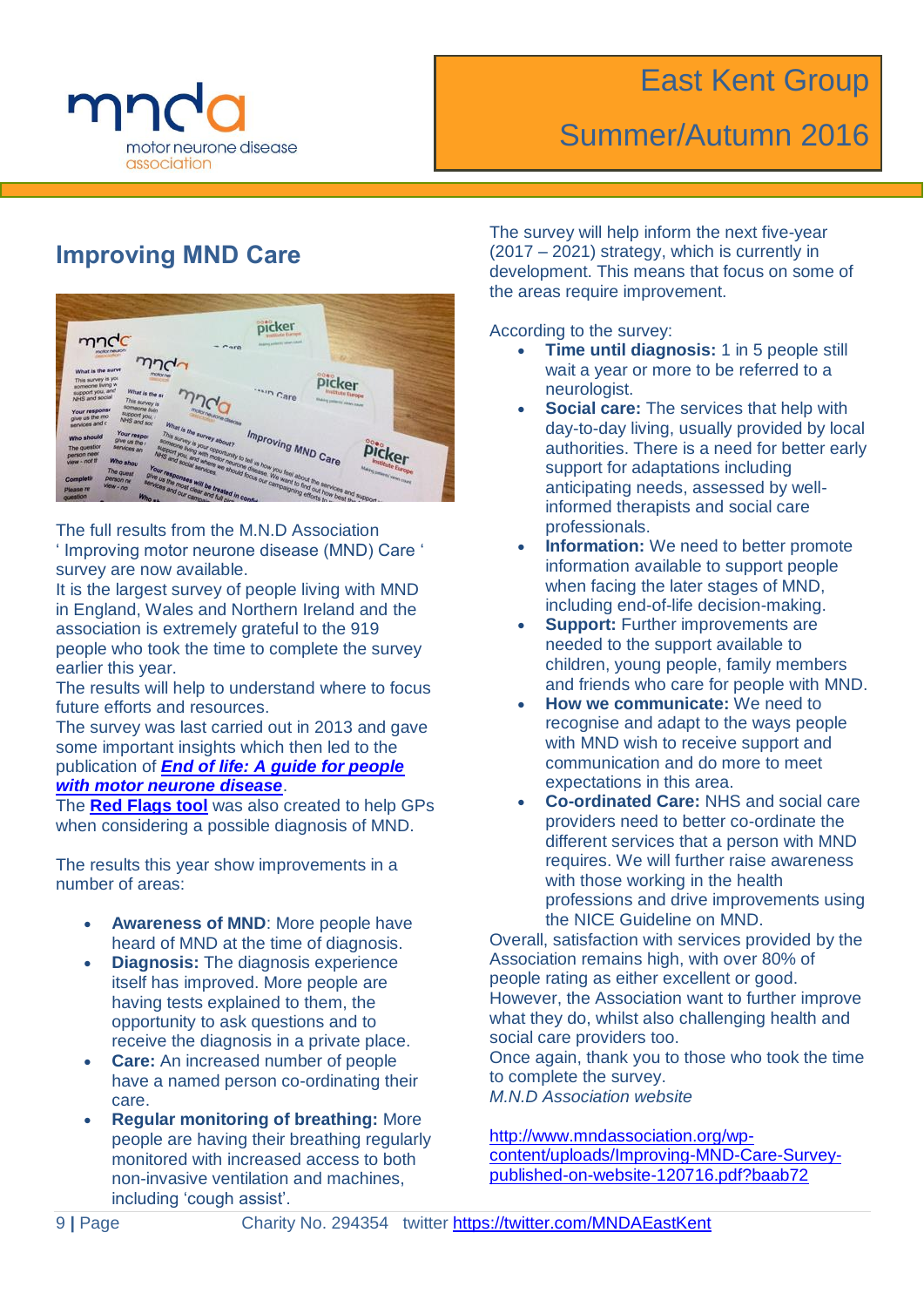

Beach within Reach is a small Thanet (Kent, UK) based charity that provides all-terrain wheelchairs to some of the beautiful beaches and surrounding countryside around Margate and Broadstairs.

The wheelchairs will be available during summer 2016 on 7 of Thanet's sandy beaches, but you can also call us to chat about use away from the beach. They are free to loan to anybody who has mobility impairment, providing you can bring along some I.D to prove who you are and complete a simple form for our records.

There is no charge for using the wheelchair but we are a charity run entirely by volunteers and would appreciate any donation you are willing to give.

We need to raise £40,000+ in order to replace all of our existing chairs and ensure that we can provide all terrain wheelchairs to Thanet for the next 10 years.



As part of The South Coast Road Trip we enjoyed a brilliant support meeting at the Memorial for The Few at Capel Le Ferne.

We had a brief presentation about the Memorial from Clive Butler, while we had tea and coffee. It was great to see so many PwMND and their carers.

We then visited the Scramble Experience Exhibition an incredible interactive Video, audio and equipment Exhibition.

The Memorial is a wonderful place very evocative and totally wheelchair friendly.

Accessible by bus from Dover or Folkestone right to the door.

Huge thanks to Clive Butler for organising our visit.



Our Group at The Memorial for The Few



Clive Butler informing us about the Scramble **Experience** 



East Kent M.N.D Association do not endorse this service: information provided by a person with M.N.D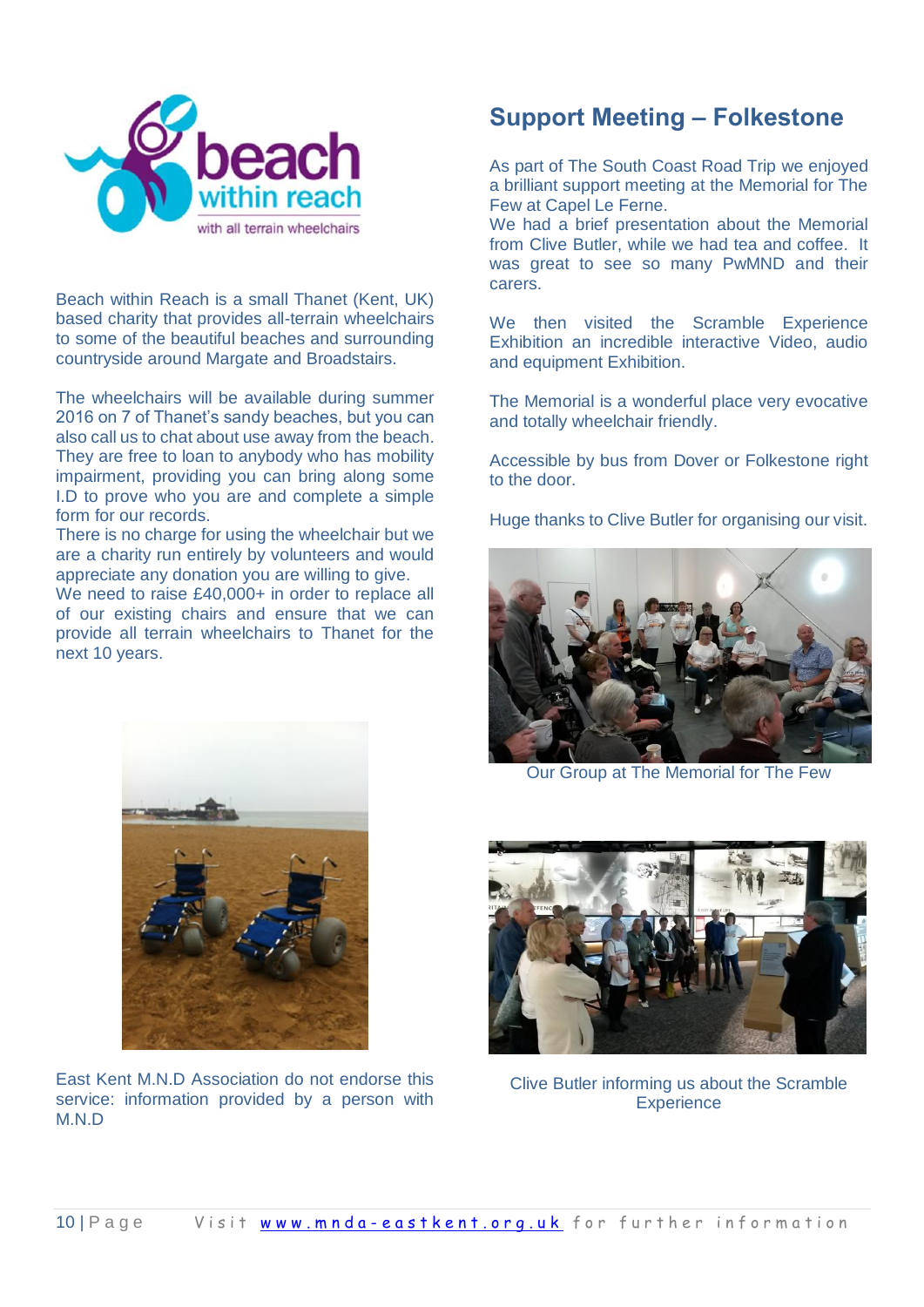

Gaynor Lloyd became Chairperson of the M.N.D Association East Kent Group in 2015. She has helped run support meetings, taken part in lunches and introduced us to her dog at fundraising activities. She has decided to move away from the area. We thank her for her valuable contribution to the East Kent Group wishing her well in her new home.

We would also like to welcome Clive Hudson as our new Chairperson, who writes:

"In July I was honoured to be appointed Chairperson of East Kent MND Association Group and I look forward to maintaining and improving the services we provide in East Kent.

I have agreed to stay in post for at least 3 years and intend to prepare plans for those years to achieve objectives we set ourselves locally.

Our group is composed entirely of volunteers. We have a committee of group members who do various duties such as fund raising, providing support, campaigning and administration.

The life blood of our Group and our association is fund raising, without it we cannot provide support to people with MND (pwMND). We cannot campaign to raise awareness of MND and we cannot fund research to find the causes of the disease.

We are lucky in our group to have dedicated caring people like Chrissie Batts, our Specialist Nurse and Judy Keay our Association Visitor. They work tirelessly to support people living with MND, but cannot do so unless they are provided with funds for training, for travel, for providing support in various ways to pwMND.

We have brilliant campaigners in our group, such as Mark and Katy Styles who campaign at all levels from local government and local hospital boards right up to the very top of our Government at Westminster. This work needs funds; we have to raise it locally for them to be able to work locally and we need to contribute towards the national costs of campaigning.

Key to everything are volunteers, without volunteers we can achieve nothing.

We need **YOU** to help in any way possible, perhaps running a coffee morning, a quiz, organising a concert or a barbecue, indeed anything that piques your interest.

Even if you do not have time to organise something you may be willing to help out. "

If you have ever been affected by MND or are willing to help, please join our register of volunteers by contacting [webmaster@mnda-eastkent.org.uk](mailto:webmaster@mnda-eastkent.org.uk)

#### **Are you a member?**

The M.N.D Association help fund multi-disciplinary medical teams that provide the highest levels of co-ordinated care.

Through national and local campaigning and lobbying, awareness of MND is raised.

Also lead in the funding and promotion of MND research.

In East Kent the group provides support through maintaining these aims. Also arranging patient support meetings at different venues across the geographical area, all patients, families, carers and friends are welcome to attend.

#### **Member benefits:**

- A welcome pack, including membership card.
- Link to your nearest branch or group.
- [Thumb Print](http://www.mndassociation.org/news-and-events/thumbprint/) Quarterly magazine.
- Attendance and voting at our AGMs.
- Invitation to our conferences and events.

| <b>Membership options</b>                                 |            |  |
|-----------------------------------------------------------|------------|--|
| People living with MND                                    | No fee     |  |
| Carers, spouses and partners<br>of people living with MND | No fee     |  |
| Individuals                                               | £12.00     |  |
| Families'                                                 | £18.00     |  |
| Reduced rate"                                             | £6.00      |  |
| Life <sup>-</sup>                                         | £250.00    |  |
| Overseas membership                                       | $+ f10.00$ |  |